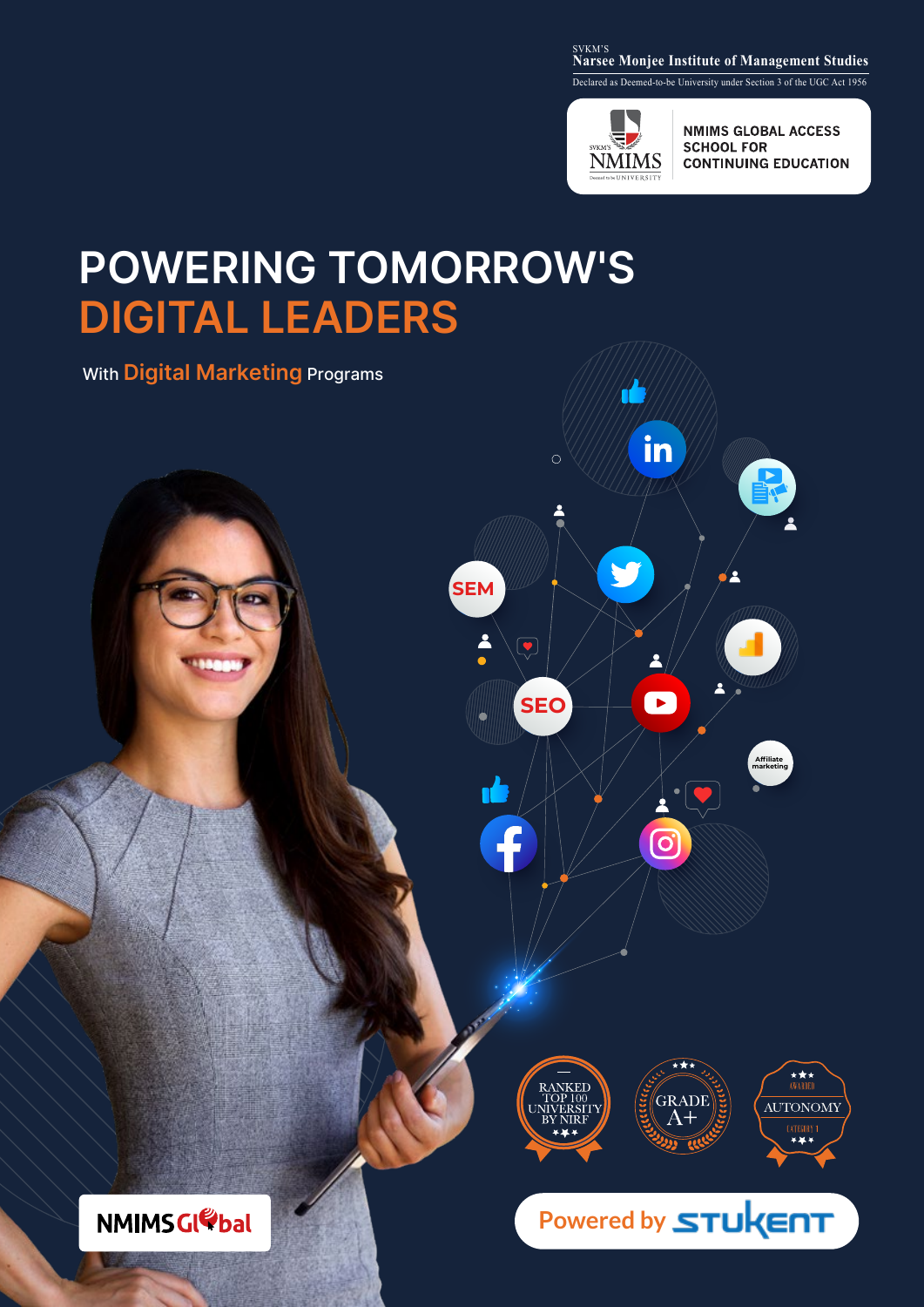### **What makes Digital Marketing Programs from NMIMS Global powerful?**



The consumer landscape has gone digital, and consequently, the traditional sales and marketing paradigms have been steadily changing over the past decade. Marketing is now digital. And the need for adept digital marketing professionals is more than ever. According to a report by Media Partners Asia, an independent provider of research, advisory, and consulting services in the Asia Pacific, ad spends on digital media in India may overtake those on Television by 2024. With Digital Marketing Programs from NMIMS Global, powered by Stukent, upskill yourself to be the marketer of the 21st century.

#### **Become a 360-degree Digital Marketer**

Get the flexibility to specialise in a few areas or become a digital marketing leader with expertise in all areas



#### **World's best digital marketing courseware - Stukent**

Digital Marketing Programs from NMIMS Global are powered by Stukent whose courseware is used by more than 3200 institutions including Wharton, University of California, Berkeley, NYU, Michigan State University, etc. across 56 countries with more than 2.5 lakh students

#### **Advantages of Stukent:**

Lifetime access for the participants to use for continuous learning beyond the program tenure The courseware is updated regularly so that learners are in sync with the current marketing trends

#### **Hands-on Learning with World's Leading Simulation Programs**

Stukent's MIMIC simulation platform features the world's leading simulation programs for all practical aspects of Digital Marketing in which students apply theory and get hands-on experience.









**MIMIC Pro MIMIC Social MIMIC Digital Marketing Analytics**

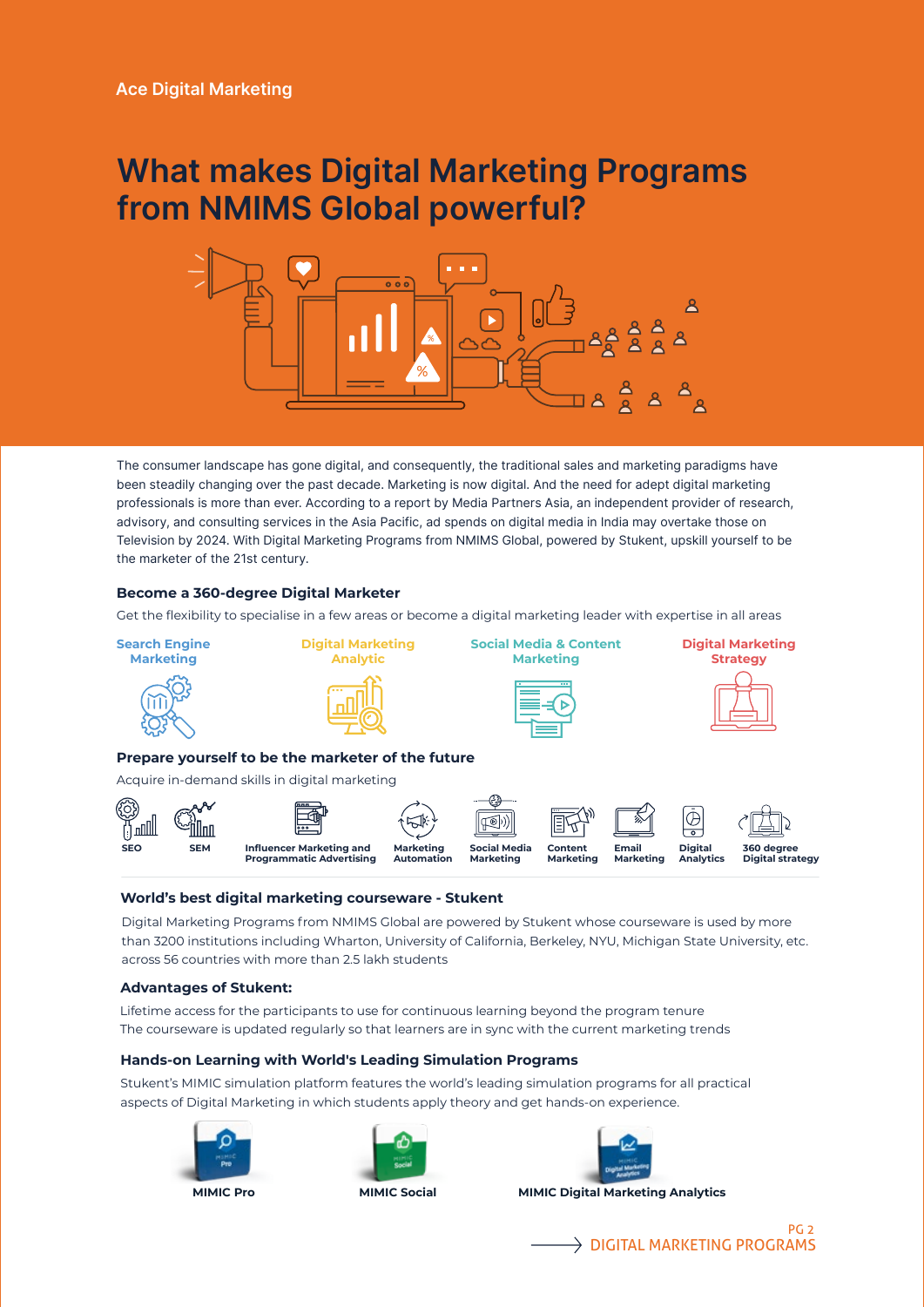#### **Learn from Renowned Academicians & Industry Leaders**

The program brings together academicians and industry practitioners from all over the world to train you



Expert Sessions from industry professionals from companies like



#### **Get a Certificate by India's Top University**



 SVKM's NMIMS Deemed-to-be-University is one of India's top Universities with over 4 decades of history in providing stellar academics



- NMIMS offers multidisciplinary learning offering opportunities to learn and grow in practical aspects of diverse functions across industries
- NMIMS Global gets you the competitive advantage to grow faster in the corporate world



#### **Enriched learning experience**

Experience learning with a state-of-the-art ed-tech learning system

- Live Interactive Lectures: Interact with faculty and peers dynamically during or after the lectures
- Access recorded lectures **24X7**





PG 3  $\rightarrow$  DIGITAL MARKETING PROGRAMS

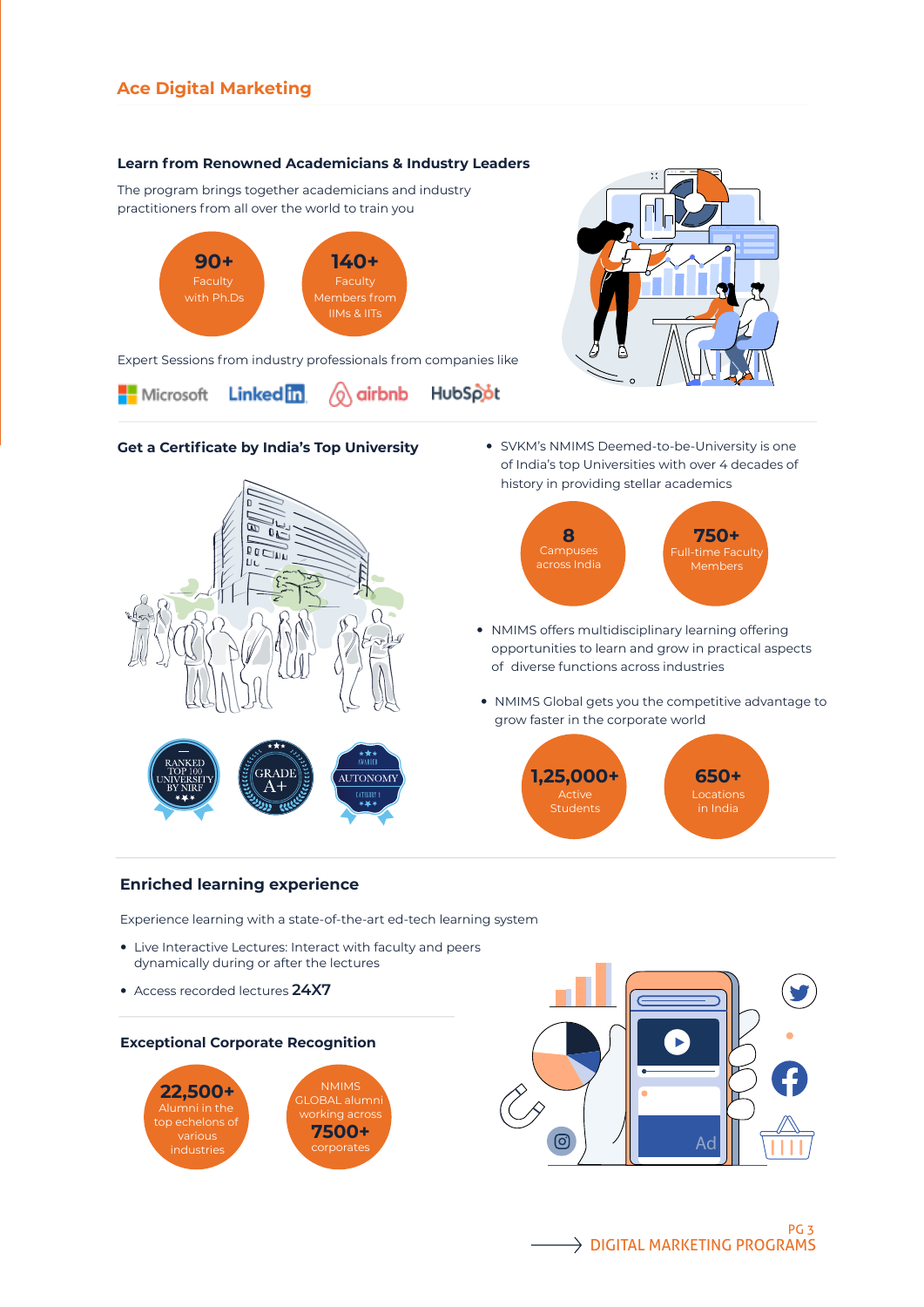### **Choose from 8 programs to power your career**

The 8 Digital Marketing Programs by NMIMS Global are designed for industry readiness and offer you the flexibility to choose your desired path in your career. The programs aim to equip participants with hands-on skills in the four areas of **Search Engine Marketing**, **Social Media Marketing**, **data-oriented learning with Digital Marketing Analytics**, and **Digital Marketing Strategy.**

Choose what best suits your career: specialise in a few areas with the Certificate Programs or become an expert digital marketer with the Diploma Programs.



strategies for digital communication and gain real-world experience of being a complete digital marketer with an industry project.

• Search Engine Marketing Social Media Marketing

- Digital Marketing Analytics
- Digital Marketing Strategy

**MIMIC Pro -** Digital Marketing Simulation

**MIMIC Socia**l - Social Media Marketing Simulation

- **MIMIC Digital** Marketing Analytics Simulation
- 



 $\rightarrow$  DIGITAL MARKETING PROGRAMS

**Months**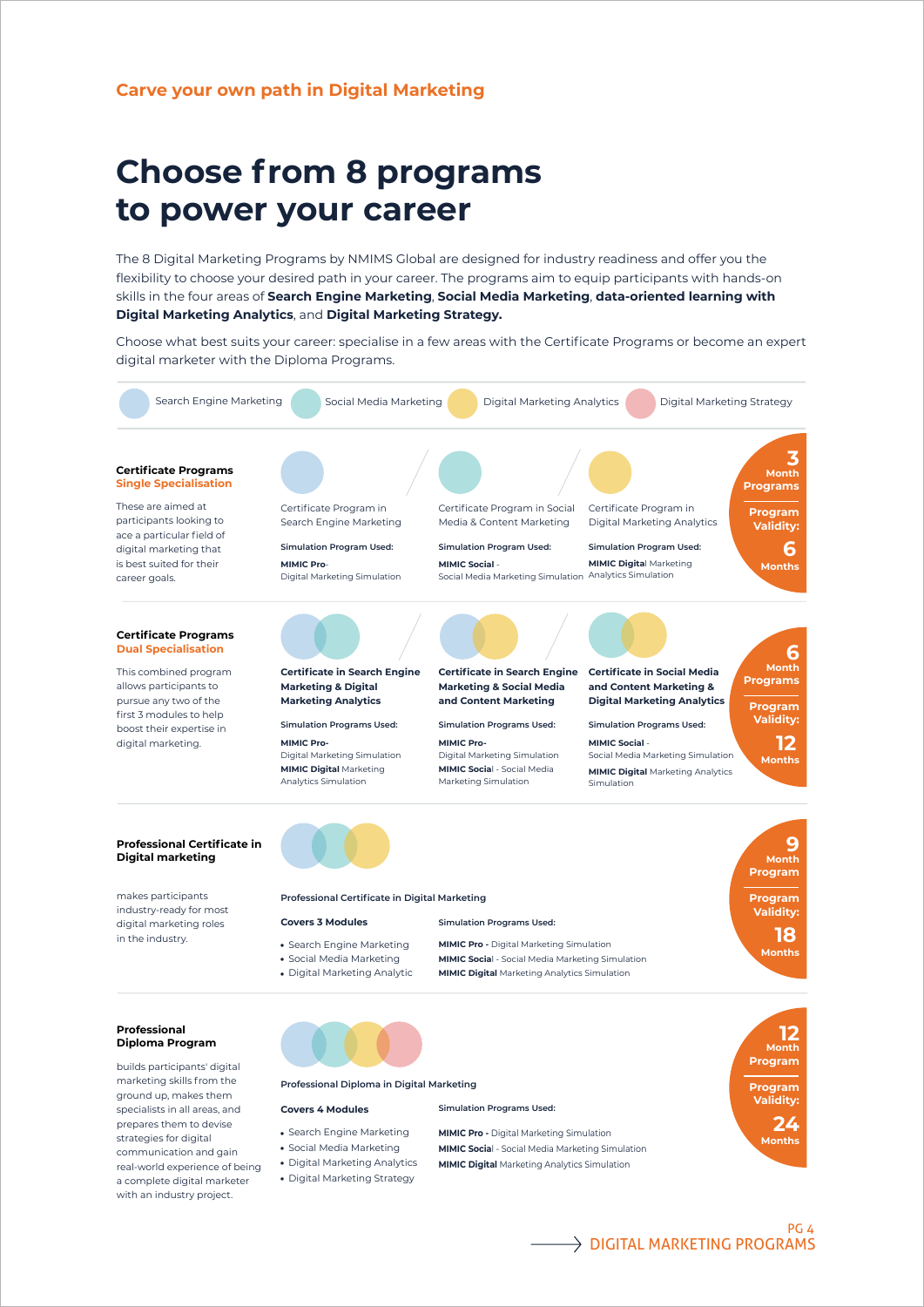#### **Get Equipped for the Best Industry Opportunities**

### **4 Powerful Modules to Get You Industry-Ready**

#### **Search Engine Marketing Module A**

This module trains participants to master SEM with thorough understanding of search engines, optimising web presence using SEO techniques, and devise strategies for SEM campaigns..

#### **Key skills acquired:**





**Landing Page Optimisation**

**Display Ads**

**Simulation Program:**

MIMIC Pro - Digital Marketing Simulation



**SEO Analytics**

**Email Marketing**



**Programmatic Buying**





 $\overline{\mathsf{S}}$ 

**Paid search and analytics**



**Targeted Ads**



**Google Ads**

#### **Top Jobs to look for:**  SEM Manager, SEO Analyst/Expert, Digital

Marketing Executive (SEO, SEM, PPC)

#### **Social Media Marketing Module B**

This program helps participants understand in-depth different social media platforms: Facebook, Instagram, Twitter, Snapchat, Pinterest, LinkedIn, Quora, Blogs and YouTube, and how have they disrupted traditional marketing. They learn to develop and execute platform-specific marketing communication content and strategies in all forms: earned, owned, and paid social media campaigns.

#### **Key skills acquired:**



**Personal Brand Management**

**Simulation Program:** Mimic Social - Social Media Marketing Simulation







**Social Media**



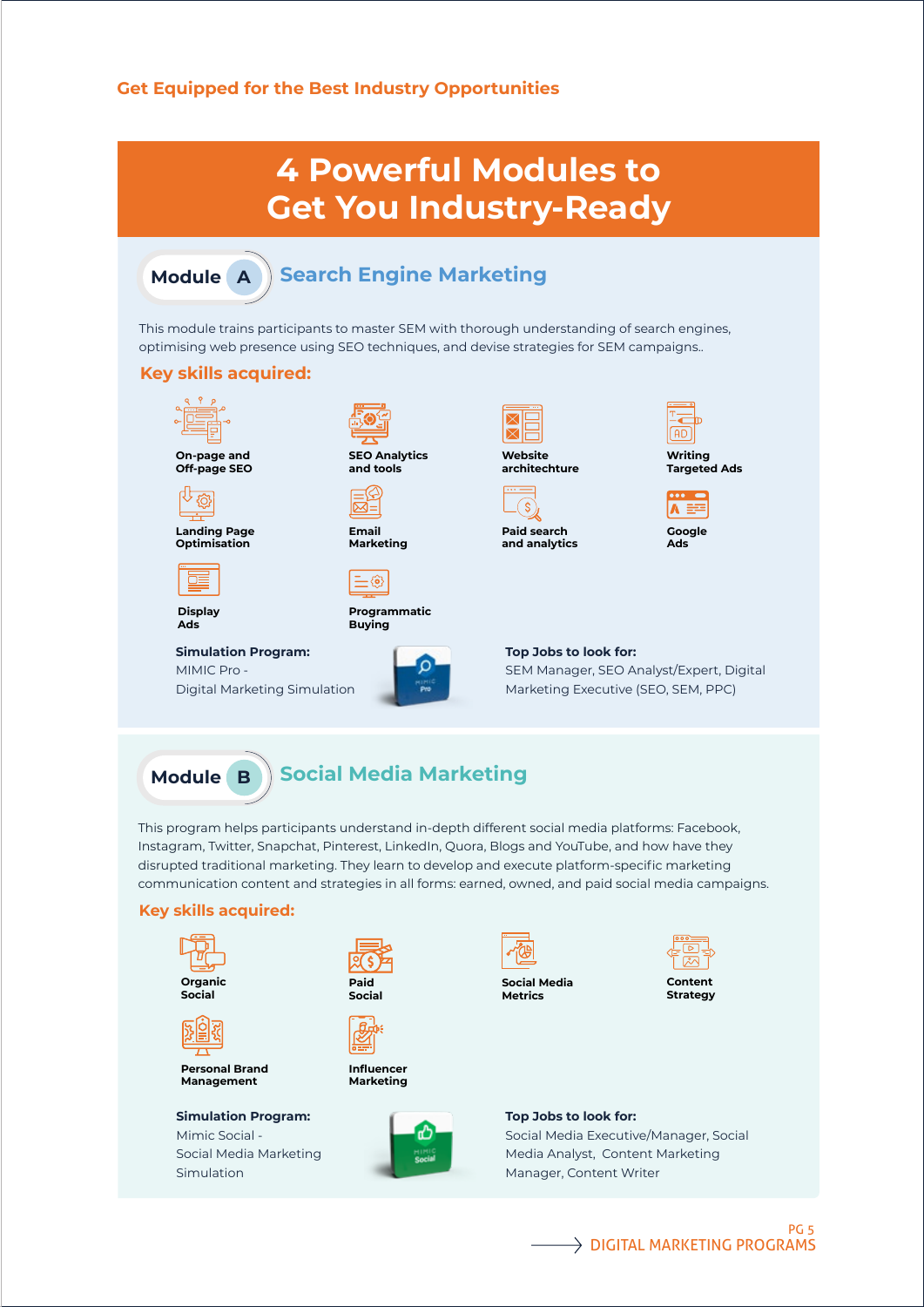

Build data-driven disruptive strategies for the digital ecosystem that supplement the overall marketing strategy, aided with the knowledge of Marketing Automation and use of AI in Marketing. Hit the ground running with an industry project capturing analysis of all aspects of a company's marketing efforts on digital.

**Digital Marketing Strategy**

#### **Key skills acquired:**

**Module D**



**Digital Marketing Strategy Framework**

**Industry Project:** 







**AI in Marketing**





The project will be a study of an organisation's overall digital marketing strategy. The participant will be required to provide industry overview, organisation's background, analysis of organisation's marketing efforts on Digital Channels and overall digital marketing strategy, along with conclusions and recommendations.

#### **Simulation Program:**

MIMIC Pro - Digital Marketing Simulation

#### **Top Jobs to look for:**

Digital Marketing Specialist/Manager, Digital Strategist, Marketing Automation Specialist

#### PG 6  $\rightarrow$  DIGITAL MARKETING PROGRAMS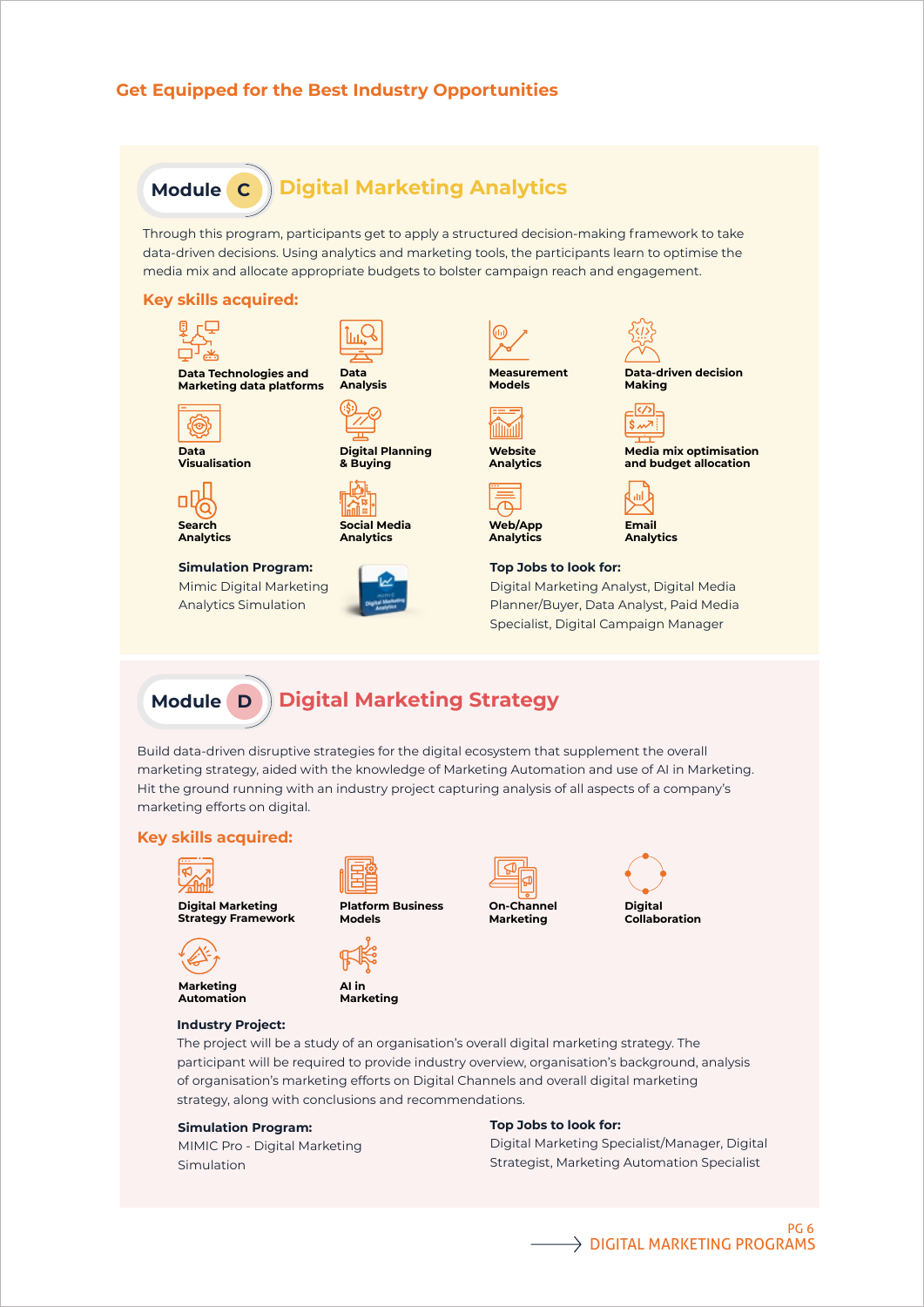#### **Join the future league of digital marketing professionals**



### **Fee Structure** `

| <b>Program</b>                                 | Fee (INR)                                                                                             | <b>Duration</b>       |
|------------------------------------------------|-------------------------------------------------------------------------------------------------------|-----------------------|
| $\cdot$ 3-month Certificate<br><b>Programs</b> | $27500 + GST$                                                                                         | $\overline{3}$ months |
| • 6-month Certificate<br><b>Programs</b>       | 52500 + GST (One-time payment)<br>or 55000 + GST (Payable in 2 installments)                          | 6 months              |
| • 9-month Certificate<br><b>Programs</b>       | 78000 + GST (One-time payment)<br>or 82500 + GST (Payable in 3 installments)                          | $9$ months            |
| • Professional Diploma<br><b>Program</b>       | 99000 (Inclusive of GST, One-time payment)<br>or 110000 (Inclusive of GST, Payable in 4 installments) | $12$ months           |

#### **Best-in-class Student Support Services**

Resolve your queries with our student support services with CSAT ratings of over 85%

- Clarify all issues pertaining to Admissions, Academics, Examinations, Books, Identity cards, Fee Receipts, etc.
- toll-free no, and live chat with our management teams across all levels

To know more about fee structure and modes of payment, please visit <**www.online.nmims.edu**>